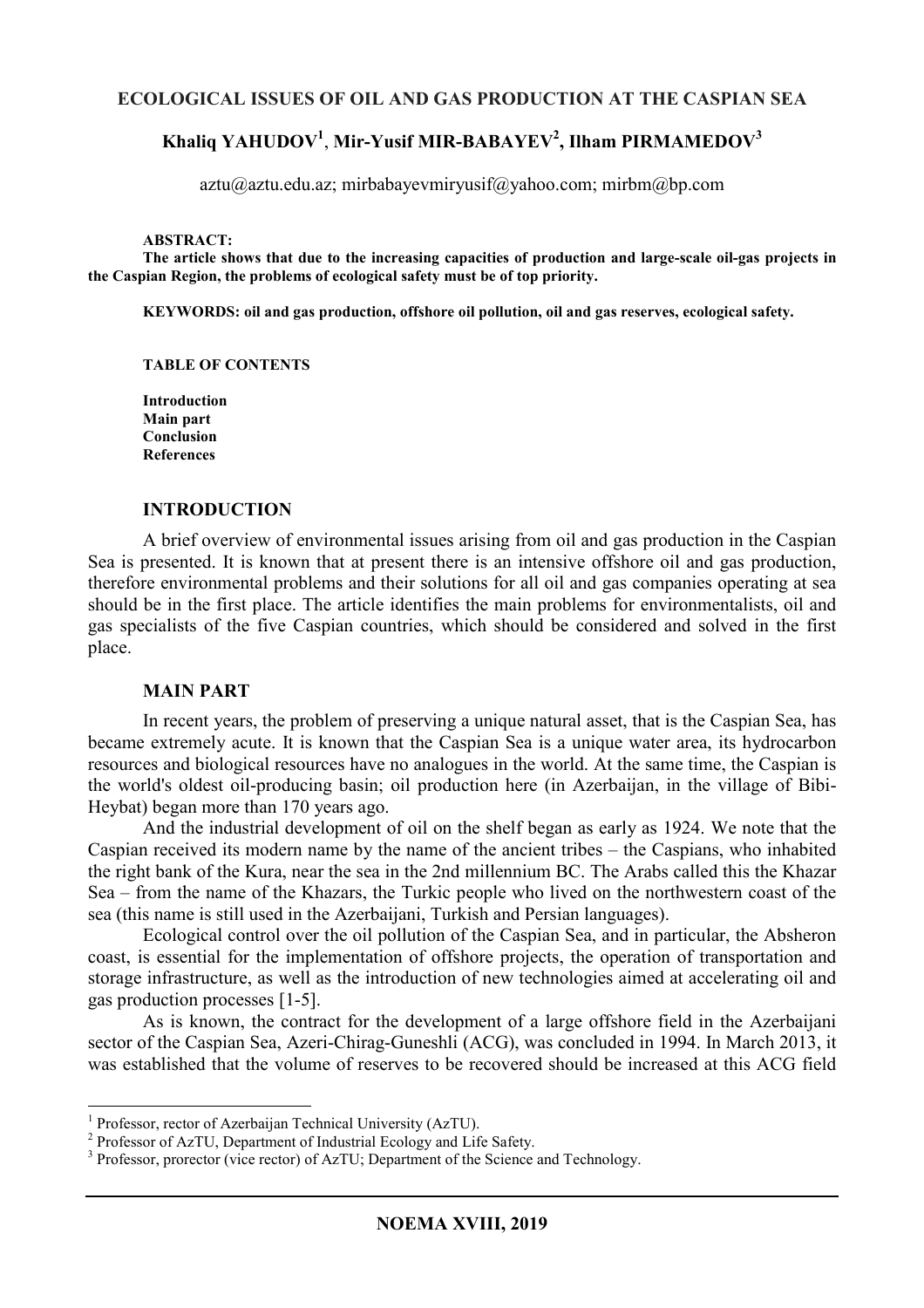oil by 76%; and the total oil reserves of the block are estimated at 1.2 billion tons. These facts also mean an increase in environmental problems in the Caspian region.

The role of petroleum products and petroleum wastes entering the sea has not yet been fully studied: oil is a mixture of various substances, of which from 50% to 90% (depending on the field) accounts for hydrocarbons, and the rest – for heteroatomic compounds containing carbon as well as hydrogen, and sulfur, nitrogen, oxygen and trace elements. Depending on the presence and predominance of one of the hydrocarbon groups in the oil, they are divided into methane, methanenaphthenic, aromatic, etc. At present, the chemical composition of oil has not been fully studied, although it already has more than 400 different hydrocarbons. Low molecular weight oil products (in crude oil, this fraction is up to 50%-60%) evaporate relatively quickly from the surface of the water; part of the petroleum products dissolves in seawater — during chemical transformations, new substances are formed, being more soluble than the initial ones. They react with water to form persistent emulsions, which then turn into oil clots: the further decomposition of petroleum products leads to an increase in their specific gravity, and ultimately, they settle to the bottom, poisoning the marine ecosystem.

Here we will especially emphasize the impact on the flora and fauna of the Caspian Sea of polyaromatic hydrocarbons (PAHs), which accumulate in marine ecosystems. PAHs are cyclic hydrocarbons consisting mainly of benzene rings with substituted and unsubstituted hydrogen atoms; moreover, almost all PAHs are carcinogenic substances with mutagenic activity (benzopyrene is the most studied carcinogenic compound). They are formed in the processes of combustion, processing and use of petroleum products and organic substances. The main sources of PAHs in the sea are river runoff, precipitation and urban runoff, and shipping. In urban areas, exhaust and industrial gases make up the bulk of PAHs, which are washed away with precipitation either into rivers or directly into the reservoir (Caspian Sea). Therefore, industrialized cities with large populations on the shores of the Caspian Sea serve as stationary sources of PAHs (on the shores of the Caspian there are many oil refineries, and many oil and gas fields are exploited).

No less dangerous role is played by the process of formation of drilling waste (drilling cuttings, spent drilling fluids and drilling waste water), which are formed during the construction and drilling of wells. We note the environmental hazard of drill cuttings, which is determined by toxic effects; increased turbidity of water, which disrupts the vital activity of young fish and physical impact on bottom organisms. Drilling sludge is potentially dangerous for the ecology of the sea also because it contains mobile forms of heavy metals, which under long-term exposure to sea water can leach out, creating dangerous concentrations of toxicants.

Drilling waste also contains such toxic reagents as acrylic polymers, caustic soda, soda ash, polyacrylamide, bromide, clay, barite, which enter the Caspian Sea over the years: they are accumulated during the construction of countless wells during large-scale drilling in all sectors of the Caspian countries. So, when drilling in the Caspian Sea, mainly clay suspension is used, and in this case fine clay particles and polymers are discharged from the well into the sea. The discharge of technological drilling waste continues at the stage of fixing the well direction. To ensure the descent and subsequent cementing of the direction, the wellbore is filled with a clay flushing fluid, weighted with barite to a density of 1160 kg / cubic meter. When cementing the direction, the flushing fluid is replaced with cement slurry. Thus, the flow of flushing fluid into the sea is equal to the volume of the injected solution (more than 40 cubic meters). And this is only the case of drilling one well.

All these critical environmental issues were debated during the dedicated International Conference "A World View on Environmental Issues in the Oil Industry" held in Baku (November 4-5, 2013), that was attended by representatives of government organizations from various countries, world oil and gas companies, scientists and leading experts in the field of industrial ecology. The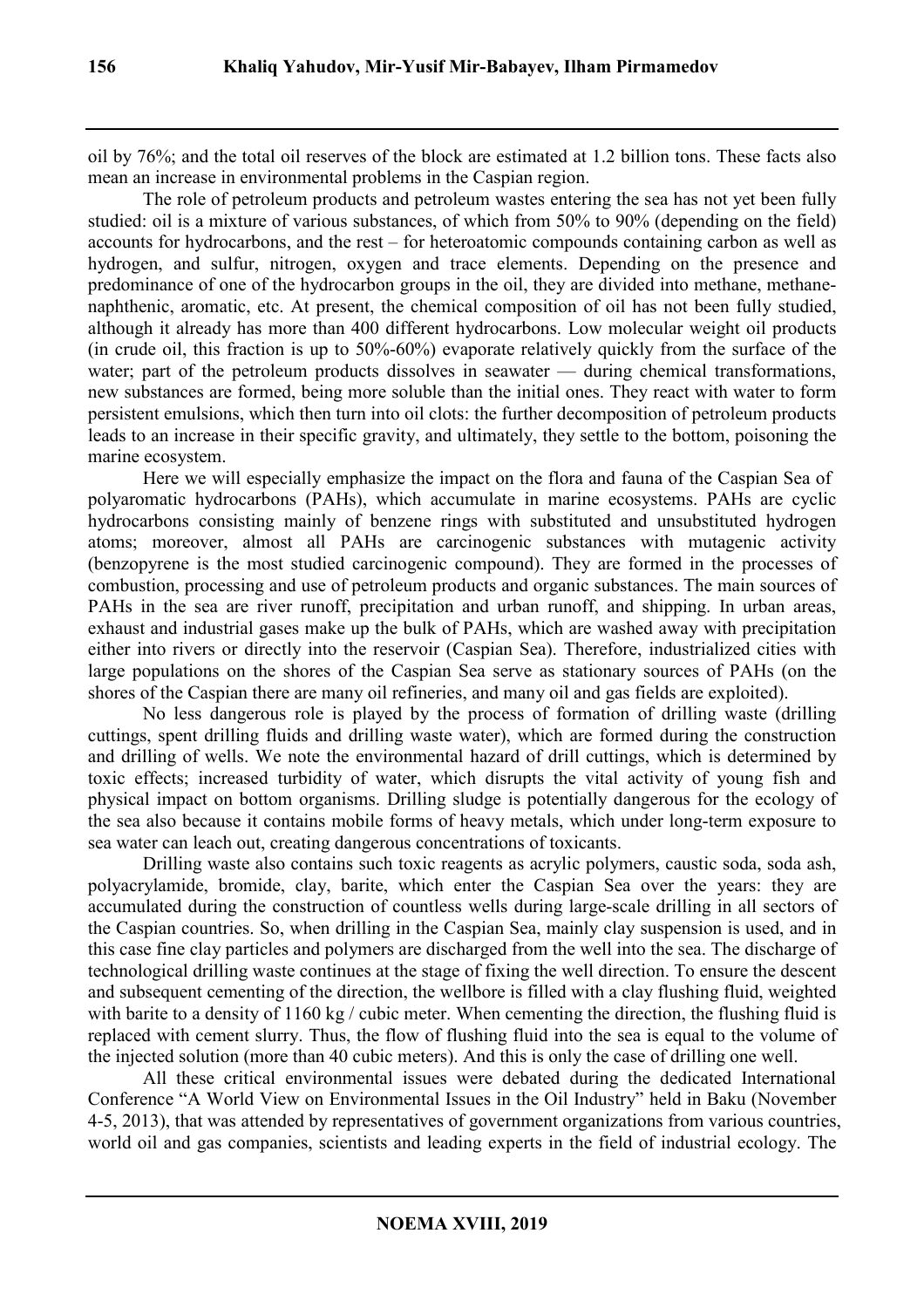main purpose of the conference was not only to analyze existing issues in the field of environmental protection, but also to develop relevant proposals for their solution in the framework of international cooperation.

Currently such topics – as the development of the oil and gas industry; air emissions; the impact on the reservoir of marine and gas operations; restoration and management of soil contaminated with oil and oil products; innovative approach to oil industry waste management; alternative energy and energy efficiency in oil and gas operations – are relevant and require speedy resolution.

In our oppinion, oil and gas companies should be aware of the need to prepare and implement comprehensive measures aimed at minimizing risks and environmental impact during the commercial operation of oil and gas facilities. Against the background of growing production volumes and large-scale oil and gas projects implemented in the Caspian Sea, issues of industrial ecology and life safety should be prioritized. For example: the leading oil company of Azerbaijan, the State Oil Company of Azerbaijan Republic (SOCAR) and the partners of the Shah Deniz gas condensate field development project in the Azerbaijani sector of the Caspian Sea, signed in December 2010 an agreement to extend the contract for this field to 2036 (the previous contract assumed validity until 2031).

According to the management of SOCAR and of the British Petroleum subsidiary BP-Azerbaijan (BP), the reserves of the Shah Deniz field are estimated at 1.2 trillion cubic meters of gas. It is not uninteresting fact: according to the results of 2012, three production wells at this field were among the five most productive wells of the British company BP. To the place we would like to note that if by the beginning of the twentieth century Azerbaijan was the world leader in oil production, at the beginning of the twenty-first century the republic was turning into a powerful gas exporter in the Caspian region. Recall that in 1899-1901, in terms of the absolute amount of oil produced, the Russian (Baku) oil industry ranked first in the world, producing 11.5 million tons of oil per year, and the United States – 9.1 million tons [6].

According to the management of SOCAR, by 2024 the volume of gas production in Azerbaijan can reach 50 billion cubic meters per year; and the proven gas reserves in the republic amount to 2.6 trillion cubic meters. This is confirmed by new open fields - Shah Deniz, Umid and Absheron, as well as the development of promising structures - Zafar-Mashal, Babek, Shafag, Asiman and Nakhchivan. That is, intensive oil and gas production being expected in the near future, the environmental issues and their solutions for all oil and gas companies operating in the Caspian Sea should represent a hot priority.

It is gratifying that already on August 12, 2011, five Caspian littoral countries (Azerbaijan, Russia, Kazakhstan, Turkmenistan and Iran) signed an agreement on joint control of pollution of the Caspian Sea in Aktau, and that representatives of these countries continue an intensive dialogue on resolving disputed issues, reacting to various accidents and timely inform each other. And accidents, as it is well known, make a significant contribution to oil pollution of the seas [7].

The incident in the Gulf of Mexico (April 20, 2010) showed the danger of environmental pollution, becoming the impetus for the development of innovative technologies to clean water from oil spills. Thus, as of May 26, 2010, about 5 million gallons of oil fell into the waters of the Gulf of Mexico (1 gallon equals 4.456 liters). This accident was the largest environmental disaster in US history: on the BP Deep Water Horizon platform, an explosion occurred in the Macondo well that killed 11 people. The oil spill caused enormous damage to the territory of 10 national parks in the states of Louisiana, Florida, Alabama and Mississippi. That is, the oil that actually spilled into the Gulf of Mexico has caused irreparable harm to the ecology not only of the entire region adjacent to the bay, but also of the entire ecosystem of North America.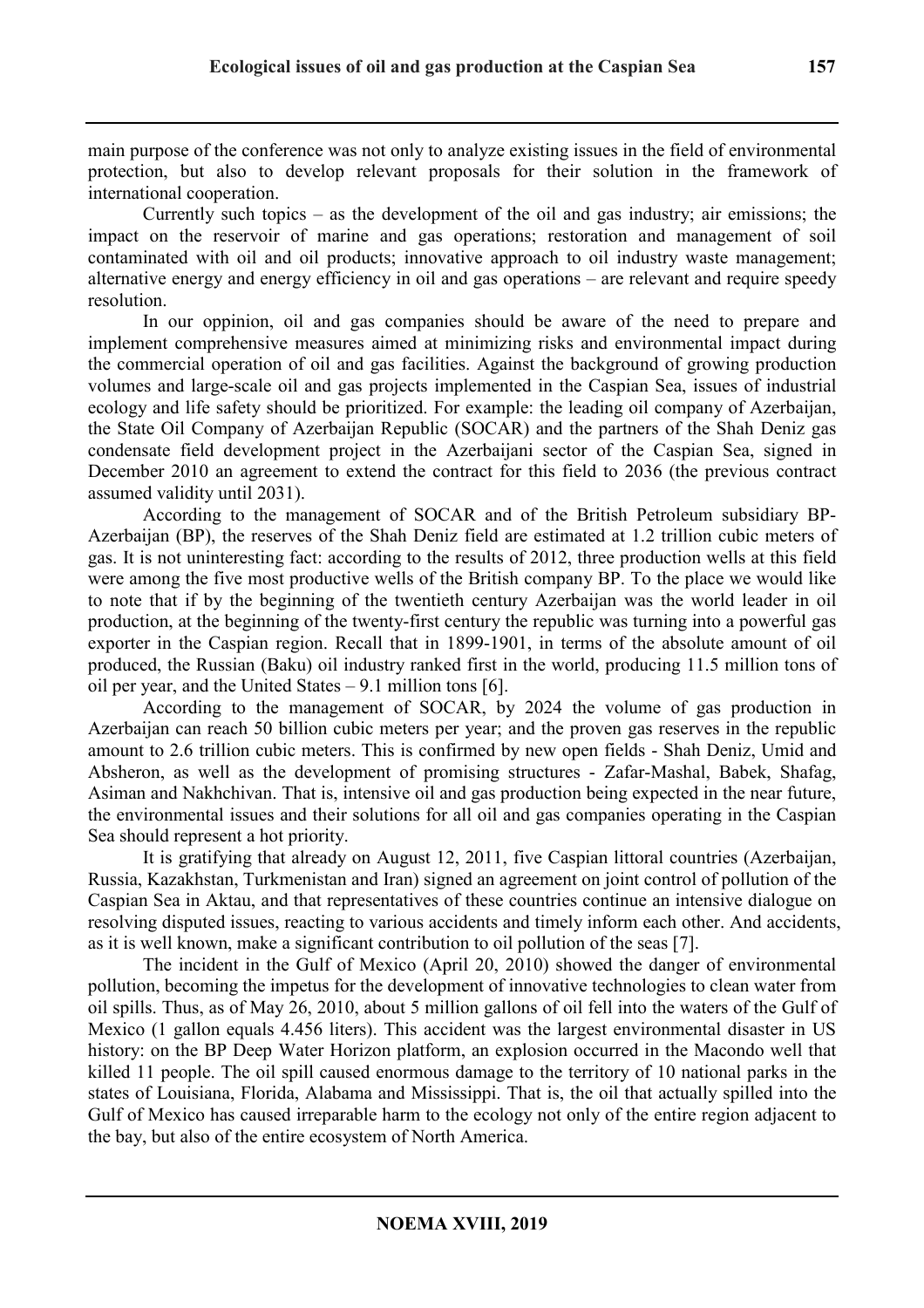American researchers (Francesco Stelacci and others) from the Massachusetts Institute of Technology in September 2012 developed a unique method of separating water and oil, based on the use of magnets. The material ("nanofollow") removing oil film consists of special nanofibers which can remove 20 times their own weight. However, this collection method is suitable only for thin layers of oil. The uniqueness of the method lies in the fact that the extracted oil can be reused and the fact that the whole separation process can occur on board of the oil-collecting ship.

The necessity and importance of protecting the natural environment of the Caspian Sea is also highlighted in the perspective of the sale of the South Gas Corridor (SGC), along which, from 2020, 10 billion cubic meters of Azerbaijani gas from the Shah Deniz field should begin to be supplied to Southern Europe. Note that SGC is an energy project that enhances the diversification of sources of transportation of energy resources and ensures the energy security of Europe.

The statement of the head of the "International Energy Security" program at the Center for European Security Strategies, Frank Umbach in Berlin on February 24, 2017 is most relevant: *"The South Gas Corridor is the most important project for the European Union to diversify gas supply routes"* [8].

In September 2017, the oil strategy for the oil and gas industry of Azerbaijan until 2050 was defined and approved. In the same month, a consortium to develop the Azerbaijani gas condensate field Shah Deniz headed by BP put into operation the Khankendi vessel to carry out underwater construction works within the second stage of development of the project.

It should be noted that the ship was designed and built using the latest technical achievements for the construction of the largest underwater mining system in the Caspian Sea within the framework of the Shah Deniz-2 project. The uniqueness of the Khankendi is that it can carry out the most complex work without the need for anchors. This vessel is planned to be used in the development of the Absheron field (depth of the sea up to 650 m; estimated reserves – 350 billion cubic meters of gas and 45 million tons of condensate) and the Karabakh field (depth of the sea up to 450 m; projected oil reserves – 100 million tons). Work on the development of these fields is scheduled to begin in 2021.

Comparatively recently (May 29, 2018), the launch of the first stage of SGC took place in Baku: the first gas from the Azerbaijani Shah Deniz field has already gone through the first segment of the SGC from the Sangachal terminal expanded for Shah Deniz-2 via the expanded South Caucasus gas pipeline. The next stage was the commissioning of the TANAP (Trans Anatolian Pipeline) gas pipeline, through which the gas will enter the territory of Turkey and further to Europe.

Recall that the TANAP pipeline, with a length of up to 2,000 km, is laid from the Georgian-Turkish border to the western border of Turkey, and it is shared with another gas pipeline – the Trans Adriatic Pipeline (TAP) – and is part of the SGC project, which provides for the transportation of gas from the Azerbaijani Shah Deniz field to Europe. The initial capacity of the TANAP pipeline will be 16 billion cubic meters of gas per year. About 6 billion cubic meters will be supplied to Turkey, and the rest to Europe. After the completion of the construction of the TAP, with a length of up to 882 km, gas will flow to Europe around the beginning of 2020.

Based on the above, the importance of environmental control over the oil pollution of the Caspian Sea (creation of a system for monitoring pollution by oil hydrocarbons of the Caspian Sea), necessary when implementing new offshore infrastructure projects, as well as introducing new technologies to accelerate oil and gas production processes, is obvious.

We emphasize that the intensity of development of oil and gas production is typical for all the Caspian countries. For example, we note that in 2016 only SOCAR produced on the onshore and offshore fields in the Azerbaijani sector of the Caspian Sea – 7.52 million tons of oil, and in total in Azerbaijan in 2016 oil production amounted to more than 41 million tons.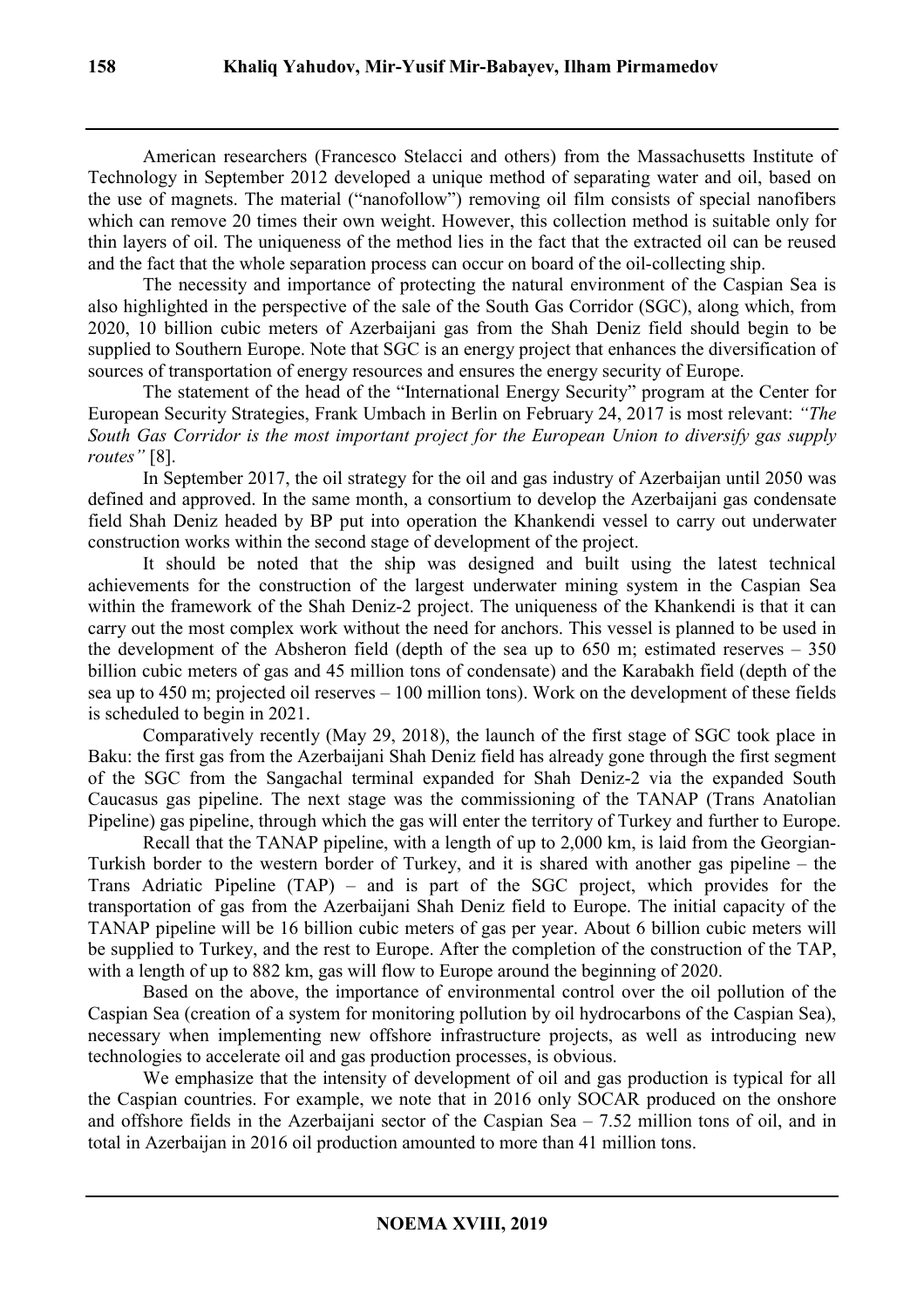The energy significance of the Caspian Sea, in the first place, is determined by its powerful hydrocarbon reserves. According to the US Department of Energy (2012), the total resources of the Caspian Sea amount to about 100-200 billion barrels of oil (this exceeds the oil reserves of the entire North American continent as a whole) and about 8 trillion cubic meters of natural gas.

According to the Organization for Economic Cooperation and Development, the proven oil reserves of the Caspian region account for about 3% of the world's hydrocarbon reserves, and natural gas reserves are about 5% of the global gas volumes. We underline that Kazakhstan is the leader in terms of oil production and proven reserves among the Caspian countries, followed by Azerbaijan and Turkmenistan. In terms of natural gas reserves, according to the BP Statistical Review report (September 5, 2015), Turkmenistan ranks fourth in the world after Iran, Russia and Qatar.

It is gratifying that relatively recently, in the Kazakh city of Aktau, on August 12, 2018, a meeting of the leaders of Russia, Azerbaijan, Kazakhstan, Turkmenistan and Iran (Vth Caspian Summit) took place, after which a historic document for the region was signed –a convention on the status of the Caspian Sea; work on it was carried out for 22 years. The convention is invaluable in resolving a wide range of problems of the Caspian littoral states.

## **CONCLUSION**

Based on the above, we note that the presented brief overview of environmental and energy issues arising from intensive oil and gas production characterizes the importance of environmental measures necessary to prevent the oil pollution of the Caspian Sea by the Caspian countries. Moreover, intensive oil and gas production is expected in the nearest future (up to 2050); in this perspective, environmental issues and their solution for all oil companies operating on the Caspian Sea should be paramount.

Further, since more than 15 million people live in the Caspian region, which mainly depend on the natural resources of the sea, environmental protection of the region is not only a matter of protecting the environment, but also a prerequisite for reducing the risks for the health of the coastal population. That is, it is obvious that most environmental issues are transboundary in nature and definitely require the closest cooperation between the Caspian littoral countries.

Finally, the creation of an inter-ethnic flexible and decentralized system of the Caspian countries, combining the functions of monitoring and informing the public, would be a significant contribution to the ecological protection of the Caspian Sea.

## **REFERENCES**

- 1. *Салманов М.А.*, 1999. Экология и биологическая продуктивность Каспийского моря. – Баку: Елм, 400 с.
- 2. *Mir-Babayev M.F*., 2004. Oil exploration's impact on ecology of the Caspian Sea // Proceedings of International scientific-technical conference (Baku, 3-6 of November 2003) – Baku, p.91-93.
- 3. *Балаба В.И*., 2004. Обеспечение экологической безопасности строительства скважин на море // Бурение и нефть, №1, с.18-21.
- 4. *Mir-Babayev M.F., Khalilova A.A., Mamedova H.G*., 2011. Oil production and ecology of the Caspian basin // Abstracts of the International Congress "Natural Cataclysm and Global Problems of the Modern Civilization" (Istanbul, 19-21 of September, p.206-207).